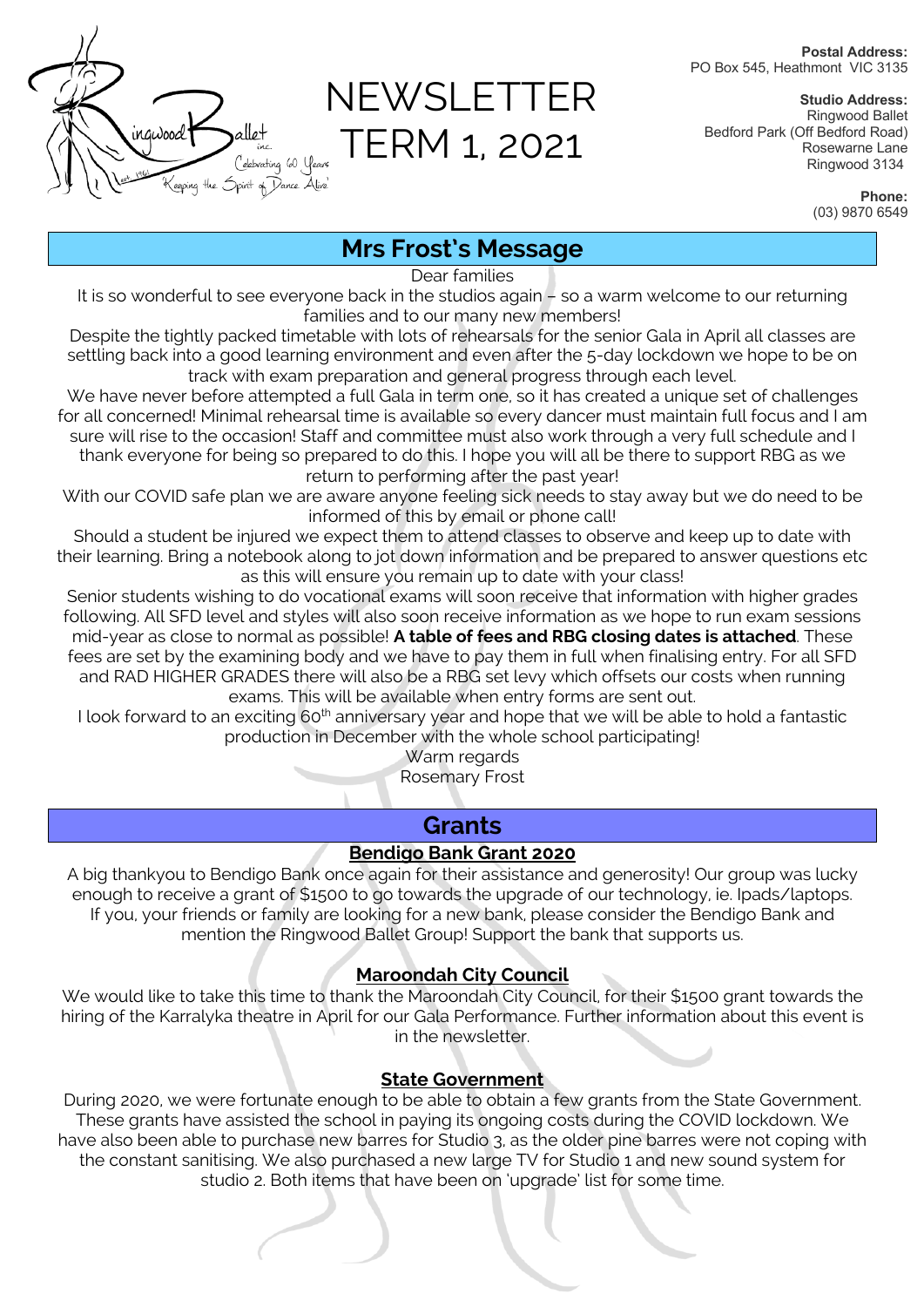# **Fundraising**

#### **For Term 1 we will be having some fun with our fundraising!**

Can you guess how many easter eggs are in the jar? - 60th Gala Raffle – some great prizes to be won!

Watch out in the studios for our prizes on display from early March! Tickets are \$2 each or 3 for \$5

Funds from these types of events help to support the group with purchases of equipment for the studios and costumes for our annual production – so please get behind these events to support your children in their dance performance.

During the year, we are always on the lookout for offers of assistance with our fundraising, so if you are a small business and would like to contribute towards our raffle or perhaps you enjoy helping to bring events to life, please contact office@ringwood ballet.org.au.

We are always grateful for your assistance!

## **GALA PERFORMANCE 2021**



Dance Alive'

The Ringwood Ballet Group will be holding a special Gala Performance to commence our 60th Year celebrations. The Gala Performance will showcase classical pieces from a number of our major ballet productions over the years, as well as some jazz, tap and contemporary items. The Gala Performance will be performed by students from Level 6 through to our most senior levels. There will be 2 shows performed at the Karralyka Theatre on Wednesday 7th April, which is in the school holidays. There will be a matinee at 2pm and evening show at 7pm. The show will go for approximately 2.5

hours.

We would love to see as many people there as possible, especially those new to our school so that you can experience what our concerts are like.

### **TICKET SALES**

**RBG families** - 7am Wednesday 10th March (CODE: RBGALA) **General Public** - 9am Thursday 11th March **Cost:** \$27 Adult, \$20 Child/Concession, \$80 Family (2A + 2C or 1 A + 3C) **Where:** Karralyka, Mines Road Ringwood East **www.karralyka.com.au**

Phone: 9870 2888

## **Invoices**

Please note that Term 2 invoices will be sent to all families on during the last week of term and are due at the start of Term 2.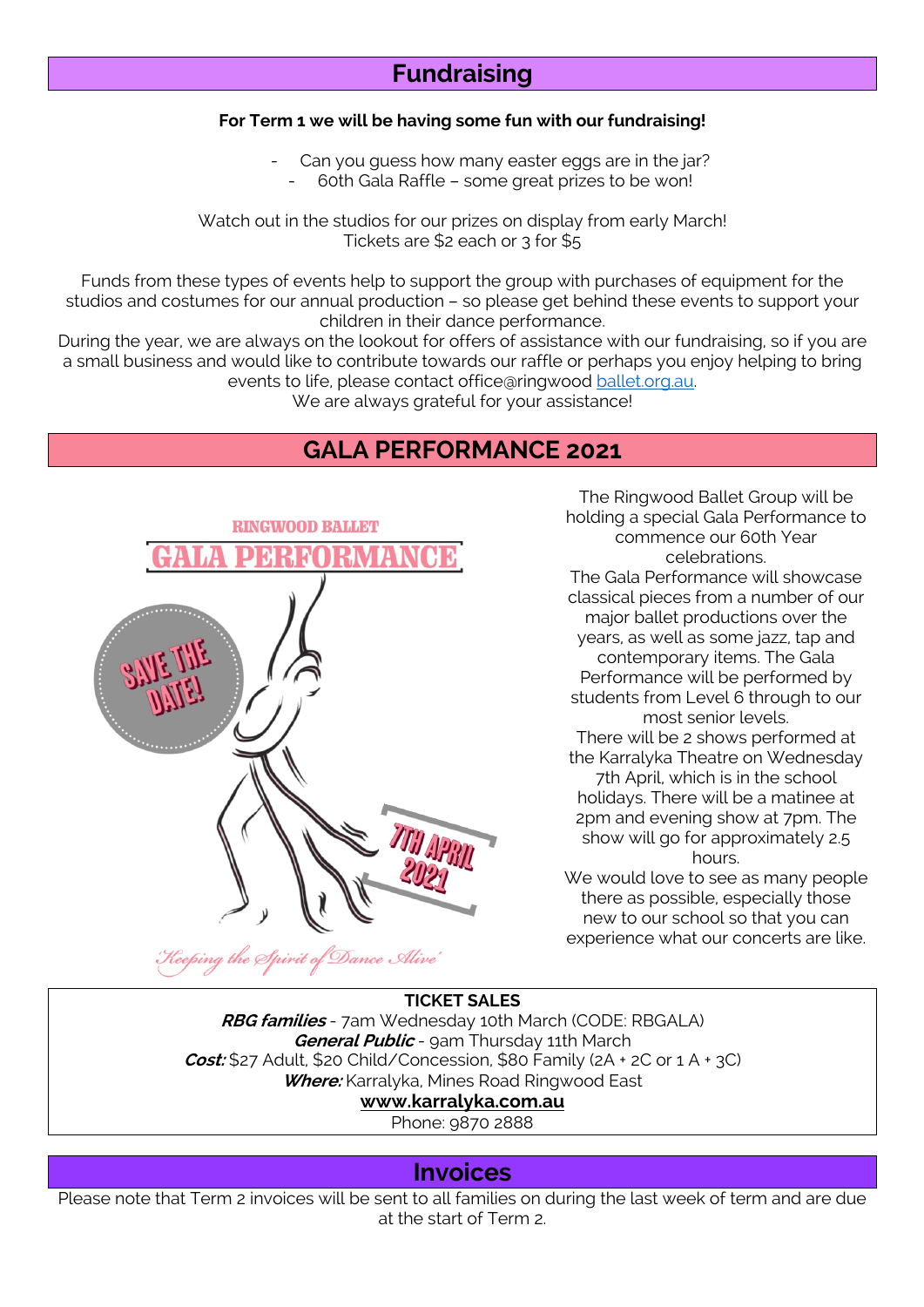# **Annual General Meeting 2021**

The next date of note for most is **Wednesday March 24th** - the Annual General Meeting. Apart from the presentation of annual reports, the most important aspect of the evening is the election of the new committee.

The committee are all volunteers and look after the 'management' side of the school while supporting the Artistic Director and teachers as they concentrate on 'all matters dancing'. Joining the committee means making a commitment to do that 'little bit extra' - there is always something to do for most of the year, but it is even busier around Presentation Evening and in the lead up to the Concert. If you do feel like joining have a chat to any of the current committee. **Nomination forms can be found at the end of this newsletter and will be available in the foyer.**

The AGM is open to all members (as are all committee meetings) and is usually fairly brief but includes the announcement by the Artistic Director of the feature ballet for the Concert! If you are thinking of coming along, please indicate your intention using the reply slip at the end of the newsletter – this is purely to allow us to provide adequate 'supper' at the end of the meeting and perhaps organise a few more chairs!

**Exam Dates and Fees 2021**

#### **ROYAL ACADEMY OF DANCE (Higher Grades and Voctationals) All information depends on COVID restrictions at the time**

**External Vocational 1st session** - **Closing Date** - 10/4/21 **Session Dates-** 7/6/21-25/6/21 **External Vocational 2nd session – Closing Date** 10/8/21**Session Dates -** 11/10/21-29/10/21 **RBG Studio session - Closing Date -** 25/4/21 **Session Dates -** 12/7/21-28/8/21

| <b>FEES FOR 2021</b>       |                |            |                    |            |  |  |  |  |
|----------------------------|----------------|------------|--------------------|------------|--|--|--|--|
| <b>GRADE LEVEL</b>         | MEMBER FEE AEC | <b>RAV</b> | NON MEMBER FEE AEC | <b>RAV</b> |  |  |  |  |
| RAD Grade 6                | \$126          |            |                    |            |  |  |  |  |
| RAD Grade 7                | \$133          |            |                    |            |  |  |  |  |
| RAD Grade 8                | \$137          |            |                    |            |  |  |  |  |
| Intermediate Foundation    |                | \$210      |                    |            |  |  |  |  |
| Intermediate               |                | \$213      |                    |            |  |  |  |  |
| <b>Advanced Foundation</b> |                | \$212      |                    | \$367      |  |  |  |  |
| Advanced 1                 |                | \$217      |                    | \$372      |  |  |  |  |
| Advanced 2                 |                | \$221      |                    | \$382      |  |  |  |  |

#### **SOUTHERN FEDERATION OF DANCE (Classical Levels 1-6 and Jazz/Tap) All styles and levels - closing date: 25/5/2021**

| CLASSICAL 1-6    |               |                  |  |  |  |
|------------------|---------------|------------------|--|--|--|
| <b>STYLE</b>     |               | LEVEL   EXAM FEE |  |  |  |
| <b>CLASSICAL</b> |               | \$50             |  |  |  |
|                  | $\mathcal{P}$ | $\overline{$50}$ |  |  |  |
|                  | 3             | \$55             |  |  |  |
|                  |               | \$55             |  |  |  |
|                  | 5             | \$60             |  |  |  |
|                  | հ             | $\overline{$6}$  |  |  |  |
|                  |               |                  |  |  |  |

| <b>JAZZ AND TAP</b> | 1              |                  |
|---------------------|----------------|------------------|
|                     | $\overline{c}$ | \$50<br>\$50     |
|                     |                | $\frac{5}{55}$   |
|                     |                | $\overline{$}55$ |
|                     | 5              | $\frac{1}{560}$  |
|                     | 6              | \$60             |
|                     |                | \$75             |
|                     | 8              | $rac{1}{585}$    |
|                     |                | \$100            |
|                     | 10             | \$160            |

**FURTHER EXAM INFORMATION WILL BE EMAILED TO FAMILIES.**

# **Second hand uniform**

If all families could please come and collect their second hand items that have been at the studios, as we are unable to store these items permanently.

# **Bloch Discount Cards**

Bloch discount cards are available to all new and existing students, and provides 3 levels of discount depending on how many classes you do per week. If you would like a discount card please speak to one of our office assistants.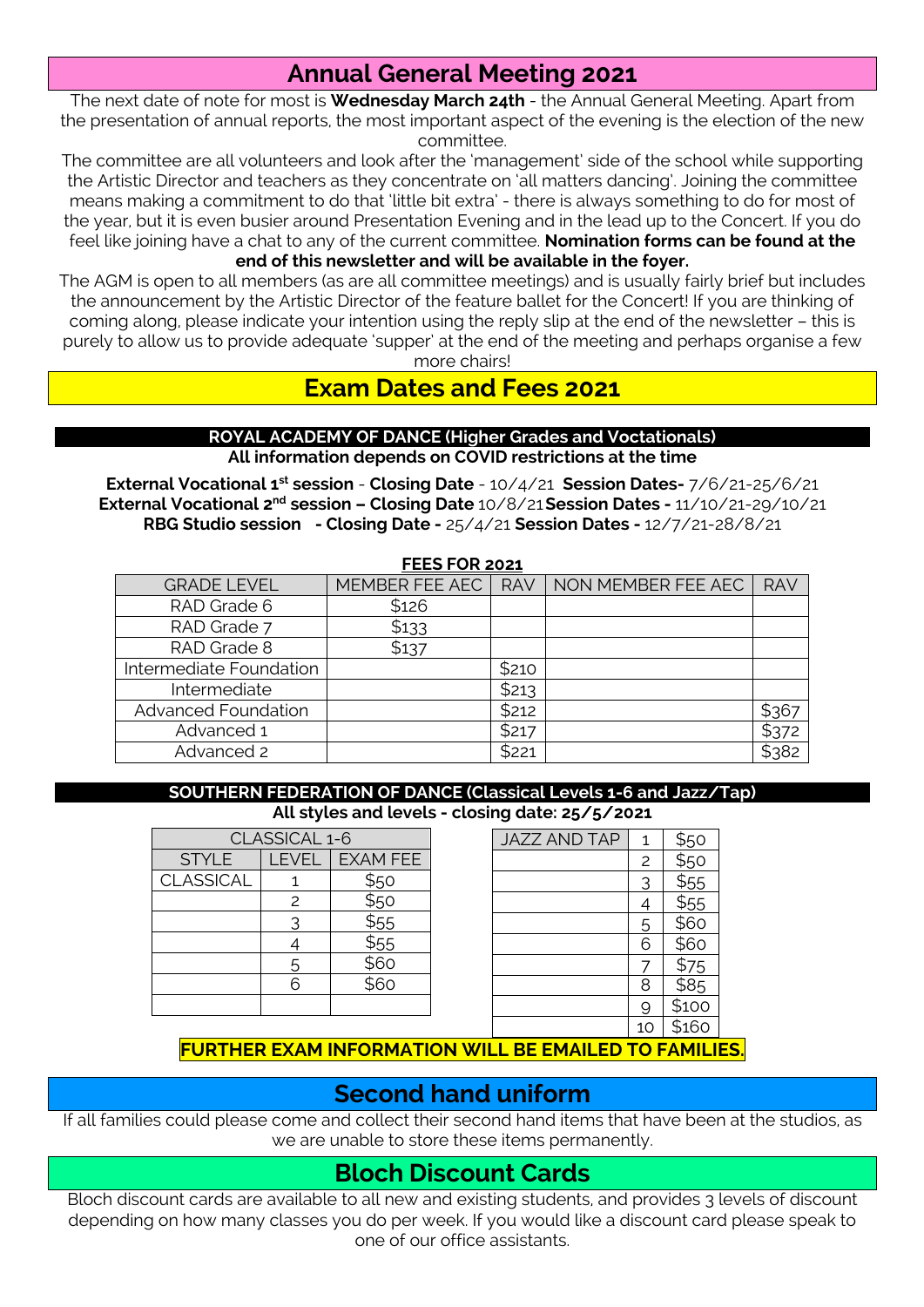## **IMPORTANT DATES FOR YOUR DIARY -2021**

| <b>MARCH</b>                                                 |                                                                                                         |
|--------------------------------------------------------------|---------------------------------------------------------------------------------------------------------|
| MONDAY 8TH                                                   | Labour Day - NO CLASSES                                                                                 |
| WEDNESDAY 17TH                                               | AGM                                                                                                     |
| MON 22 <sup>ND</sup> - SAT 27 <sup>TH</sup>                  | Open Week TBC                                                                                           |
| <b>APRIL</b>                                                 |                                                                                                         |
| THURSDAY 1ST                                                 | End of Term 1                                                                                           |
| TUESDAY 6TH                                                  | Gala Performance Dress Rehearsal                                                                        |
| WEDNESDAY 7TH                                                | Gala Performance                                                                                        |
| MONDAY 19TH                                                  | Start of Term 2                                                                                         |
| SUNDAY 26TH                                                  | SFD Combined Schools Concert                                                                            |
| TUESDAY 27TH                                                 | <b>Exam Entries Close</b>                                                                               |
| <b>MAY</b>                                                   |                                                                                                         |
| SUNDAY 16TH                                                  | <b>SFD Classical Masterclasses</b>                                                                      |
| SUNDAY 23RD                                                  | SFD Jazz Masterclasses                                                                                  |
| SUNDAY 30TH                                                  | <b>SFD Tap Masterclasses</b>                                                                            |
| <b>JUNE</b>                                                  |                                                                                                         |
|                                                              |                                                                                                         |
| MONDAY 14TH<br>SUNDAY 20TH                                   | Queens Birthday - REDUCED TIMETABLE<br>Comp Dress Rehearsal                                             |
| MON $21^{ST}$ – SAT $26^{TH}$                                | Open Week                                                                                               |
| SATURDAY 26TH                                                | SFD Scholarship Technical Classes                                                                       |
| SATURDAY 26TH                                                | End of Term 2                                                                                           |
| SAT 26 <sup>TH</sup> – FRI 2 <sup>ND</sup> (JULY)            | <b>SFD Competitions</b>                                                                                 |
| <b>JULY</b>                                                  |                                                                                                         |
| SATURDAY 3RD                                                 | Higher Grades Exam Prep Classes (Compulsory for exam candidates)                                        |
| MONDAY 5TH                                                   | Higher Grades Exam Prep Classes (Compulsory for exam candidates)                                        |
| TUES $6^{TH}$ – WED $7^{TH}$ – THURS $8^{TH}$                | Exam Preparation Classes (Compulsory for exam candidates)                                               |
| $FRI$ $Q^{TH}$ – SAT 10 <sup>TH</sup> – SUN 11 <sup>TH</sup> | Mock Exams - Classical (Compulsory for exam candidates)                                                 |
| MONDAY 12TH                                                  | Start of Term 3                                                                                         |
| SUNDAY 18TH                                                  | <b>Exam Session Commences</b>                                                                           |
| <b>AUGUST</b>                                                |                                                                                                         |
| SATURDAY 7TH                                                 | Senior Ballet Audition                                                                                  |
| <b>SEPTEMBER</b>                                             |                                                                                                         |
| SATURDAY 4TH                                                 | Presentation Day/Evening                                                                                |
| SATURDAY 18Th                                                | End of Term 3                                                                                           |
| SUNDAY 19TH ONWARDS                                          | Southern Dance Festival Starts                                                                          |
| <b>OCTOBER</b>                                               |                                                                                                         |
| MONDAY 4TH                                                   | Start of Term 4                                                                                         |
| SUNDAY 10TH                                                  | SFD Choreographic Competition                                                                           |
| SUNDAY 17TH                                                  | 60 <sup>TH</sup> Anniversary Celebration                                                                |
| <b>NOVEMBER</b>                                              |                                                                                                         |
| MONDAY 1ST                                                   | No Classes                                                                                              |
| TUESDAY 2ND                                                  | Cup Day - NO CLASSES                                                                                    |
| SUNDAY 7TH                                                   | Concert Tickets go on Sale                                                                              |
| SATURDAY 13TH                                                | Last day of ALL Saturday classes                                                                        |
| SUNDAY 14TH                                                  | Senior Ballet Combined Rehearsal*                                                                       |
| FRIDAY 19TH                                                  | Last day of ALL regular weekday classes                                                                 |
| $SAT 20TH - SUN 21ST$                                        | Senior Ballet Combined Rehearsals*                                                                      |
| MONDAY 22ND                                                  | Junior Ballet Combined Rehearsal*                                                                       |
| WEDNESDAY 24TH                                               | Junior Ballet Combined Rehearsal*                                                                       |
| SAT 27TH - SUN 28TH                                          | Senior Ballet Combined Rehearsals*                                                                      |
| MONDAY 29th                                                  | Junior Ballet Combined Rehearsals'                                                                      |
| <b>DECEMBER</b>                                              |                                                                                                         |
| WEDNESDAY 1ST                                                | Junior Ballet Combined Rehearsals*                                                                      |
| SATURDAY 4TH                                                 | Senior Ballet Combined Rehearsal*                                                                       |
| SUNDAY 5TH                                                   | Full Dress Rehearsal and Photo Day- Community Centre**                                                  |
| MONDAY 6TH                                                   | Final Senior Open Class and Theatre Bump-in                                                             |
| TUESDAY 7TH                                                  | Full Dress/Technical Rehearsal - Junior Ballet, Jazz, Tap, Contemporary, Character                      |
| WEDNESDAY 8TH                                                | Full Dress/Technical Rehearsal - Feature Ballet**                                                       |
| THURSDAY 9TH                                                 | 11am Matinee - Feature Ballet Only                                                                      |
| THURSDAY 9TH                                                 | 7pm Performance                                                                                         |
| FRIDAY 10TH                                                  | 7pm Performance                                                                                         |
| SATURDAY 11™                                                 | 12.30pm Performance                                                                                     |
| SATURDAY 11TH                                                | 7pm Performance                                                                                         |
| *These rehearsals replace regular classes in these weeks.    | **These rebearsals are COMPLILSORY Failure to attend will result in being withdrawn from the production |

)RY. Failure to attend will result in being withdrawn from the production.



Clare Miller Manager

 $\begin{array}{c} \textbf{207 Mt Dandenong Road} \\ \textbf{Croydon, Vic, 3136} \\ \textbf{Tel: 03 9723 1416} \\ \textbf{Fax: 03 9724 9673} \end{array}$ 



Provolly sponsored by

Heathmont Community Bank® Branch 143 Canterbury Road Phone 9870 6654



www.danceart.com.au clare@danceart.com.au